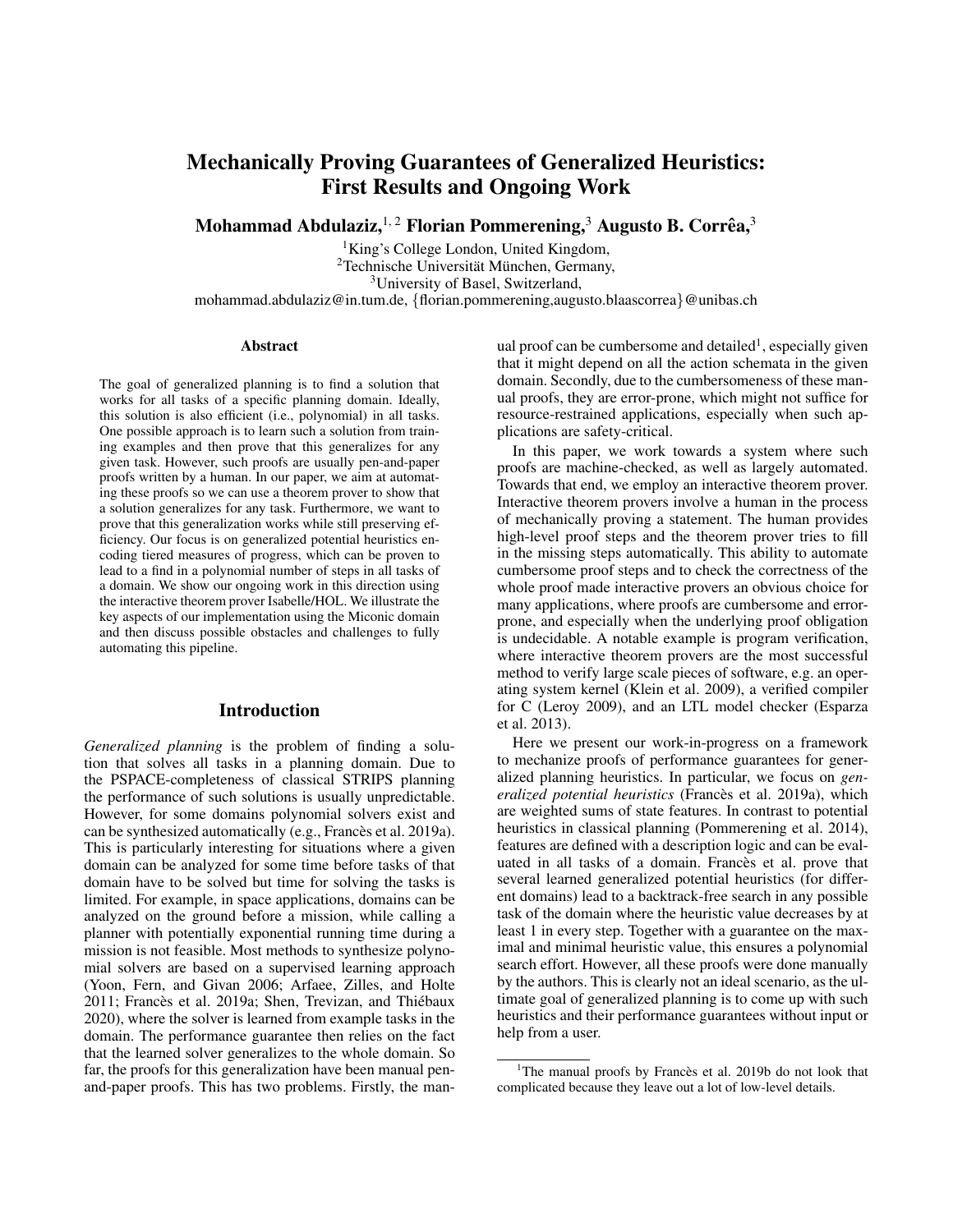The framework we work on uses the interactive theorem prover Isabelle/HOL (Nipkow, Wenzel, and Paulson 2002) to formally verify these manual proofs. We develop a framework for interactive reasoning about annotated PDDL domains. Such annotations include *(i)* domain assumptions, i.e. properties that should hold for all instances of the domain, *(ii)* domain invariants, which are properties that follow from the action descriptions and domain assumptions for every reachable state in every instance of the domain, and *(iii)* generalized heuristics, which we prove to be descending. Given such an annotated domain, this framework is capable of parsing the domain, automatically proving many properties about it, and leaving only the core proof tasks for the user to be proven interactively. Not all parts of the framework that could be automated are automated yet and it is currently limited to generalized potential heuristics that form *tiered measures of progress* (Parmar 2002). As a proof of concept, we interactively completed the relevant proofs for the domain Miconic and were able to prove that the generalized heuristic computed for it using the method of Francès et al. indeed has the reported performance guarantee.

Together with a method to create hypothesis heuristics such as the one by Francès et al., our framework could be developed into an integrated tool to find solutions to a generalized planning task that come with a formally verified performance guarantee.

#### Running Example: Miconic

Throughout the paper, we use the Miconic domain (Koehler and Schuster 2000) as a running example. In this domain, passengers start at different floors of a building and each passenger has one specific destination floor. The goal is to find a plan where an elevator transports each passenger to its destination.

Miconic can be seen as a logistics problem where a vehicle (the elevator) needs to transport items (passengers) to their desired destination. Francès et al. (2019a) showed that it is possible to synthesize a compact planner for this domain.

### Generalized Planning

We consider STRIPS planning tasks with negation represented in PDDL (McDermott et al. 1998; Haslum et al. 2019). A *PDDL planning task* is encoded using a first-order vocabulary and can compactly represent a state space.

The first-order vocabulary of a task defines a *domain*. A domain is a tuple  $\Sigma = \langle \mathcal{P}, \mathcal{C}, \mathcal{A}, \mathcal{X} \rangle$ , where P is a set of *predicate symbols*, C is a set of *constants* (i.e., nullary functions),  $A$  is a set of PDDL *action schemas*, and  $X$  is a set of first-order logic formulas, called *domain assumptions*, which we will discuss later. A lifted atom is a first-order atom  $P(x_1, \ldots, x_n)$  where  $P \in \mathcal{P}$  and all  $x_i$  are either variables or objects from  $C$ . A lifted literal is either a lifted atom or its negation. A PDDL action schema  $a \in A$  is represented with a precondition *pre*(a) and a set of add effects *add*(a), and a set of delete effects  $del(a)$ , where  $pre(a)$  is a set of lifted literals and both *add*(a) and *del*(a) are sets of lifted atoms.

A *planning task*  $\Pi$  in a domain  $\Sigma$  is a tuple  $\langle \mathcal{O}, \mathcal{I}, \mathcal{G} \rangle$ , where  $O$  is a set of *objects*,  $I$  is the *initial state*, and  $G$  is the *goal condition*. A predicate symbol  $P \in \mathcal{P}$  applied to constants in  $\mathcal{C} \cup \mathcal{O}$  is a (ground) atom and a subset of atoms is a *state* with the interpretation that all atoms in the state are true, while all others are false. The initial state  $\mathcal I$  is a state, while  $\mathcal G$  is a set of atoms with the interpretation that our aim is to make all atoms in G true. Any state s where  $\mathcal{G} \subseteq s$  is a *goal state*. The set of domain assumptions  $X$  contains firstorder formulas over  $\mathcal I$  and  $\mathcal G$  that restrict which instances we consider part of the domain.

Action schemas  $a \in \mathcal{A}$  can be grounded by consistently replacing the variables in  $pre(a)$ ,  $add(a)$ , and  $del(a)$  with constants from  $\mathcal{C} \cup \mathcal{O}$ . If every atom in the precondition of a ground action is true in a state, we say the action is *applicable*. If an action  $\alpha$  is applicable in a state  $s$  then applying it leads to the successor state  $s[a] = (s \setminus \text{del}(a)) \cup \text{add}(a)$ . The set of successor states of a state s is  $succ(s) = \{s[a] | s[a] \}$ a is applicable in  $s$ .

Example 1 *In the Miconic domain, the set* P *has the following predicates: origin*(p, f)*, indicating that passenger* p *starts at floor*  $f$ *; destin* $(p, f)$ *, indicating that passenger*  $p$ *'s destination is floor* f*; boarded*(p)*, indicating that passenger* p *has boarded into the elevator; served*(p)*, indicating that passenger* p *has reached their destination; lift-at*(f) *indicating that the elevator is in floor*  $f$ *; floor* $(f)$  *and passenger* $(p)$ *indicating the types of*  $f$  *and*  $p$ *; and above*( $f_1, f_2$ )*, indicating the order of floors.*

*The set* C *is empty for this domain and all constants are defined by the set of objects* O *of each instance.*

*There are four action schemas in the domain:* move *the elevator* up *or* down*; letting a passenger* board *at their origin or letting them* depart *at their destination. Moving the elevator from*  $f_1$  *to*  $f_2$  *requires and then deletes lift-at* $(f_1)$  *and adds lift-at*( $f_2$ ). A passenger can board an elevator on its *origin floor which adds boarded*(p) *(due to a modeling bug in the IPC domain there is this can be done even if passenger is already boarded). Similarly, a boarded passenger can depart only at their destination, which deletes boarded*(p) *and adds served*(p)*. Additional conditions ensure that the action parameters have the correct types using the predicates floor* $(f)$  *and passenger* $(p)$ *.* 

*The domain assumptions* X *contain formulas restricting the instances we consider as part of the domain. For example, we use a domain assumption for the fact that the goal consists of serving passengers:*

$$
\forall a \in \mathcal{G}.\exists p.(a = served(p) \land passenger(p) \in \mathcal{I}).
$$

*Other examples would be the assumptions that initially the lift is at exactly one floor, and that every person has exactly one origin and one destination floor. Note that these assumptions are consistent with the original Miconic instances (Koehler and Schuster 2000).*

*Generalized planning* is the problem of finding solutions that work for any given task of a fixed domain (Jiménez, Segovia-Aguas, and Jonsson 2019). In other words, given a fixed domain  $\Sigma$ , we want to solve any possible task  $\Pi$  of  $\Sigma$ .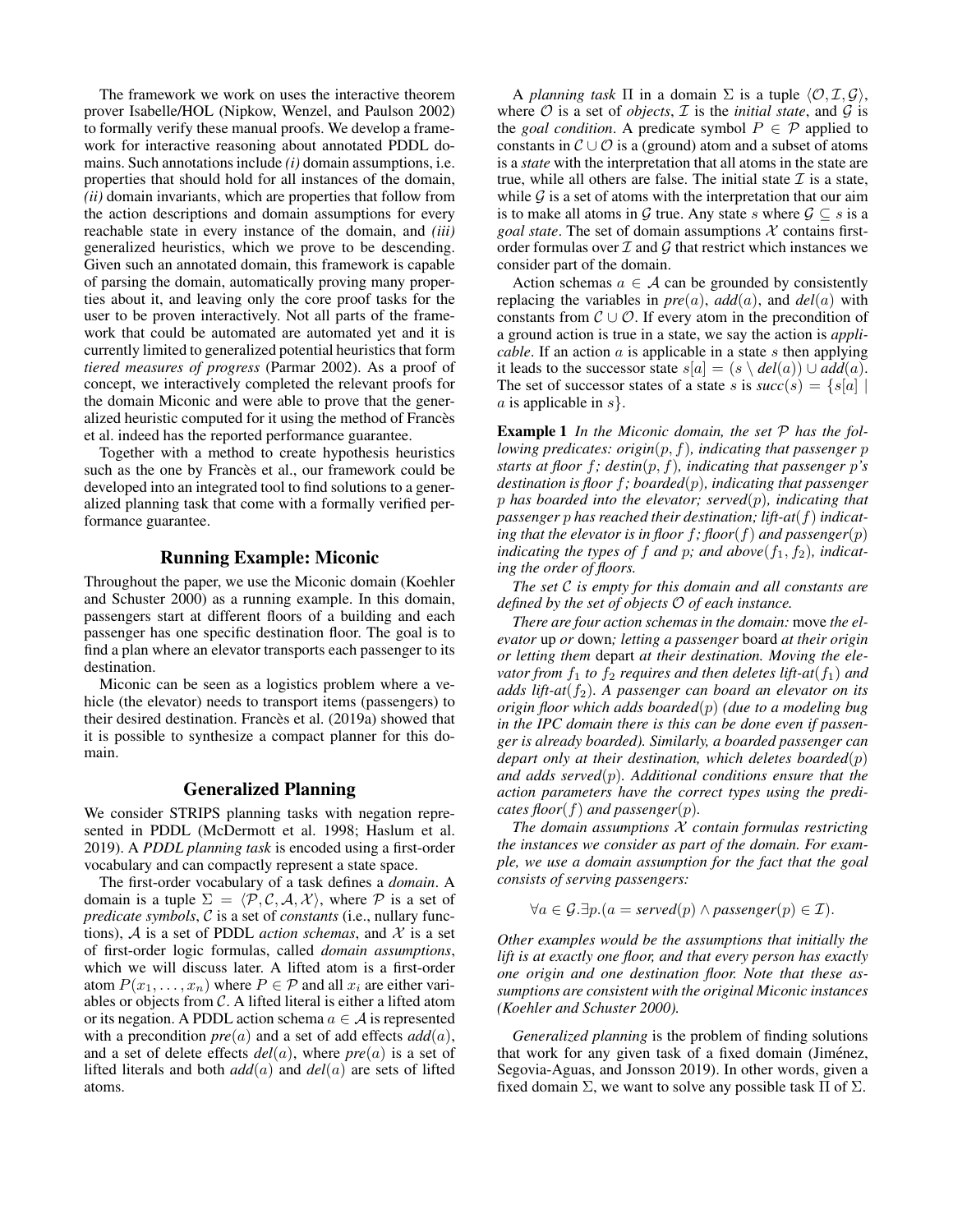### Generalized Potential Heuristics

A *heuristic* is a function h mapping states to  $\mathbb{R}_0$ . A *generalized heuristic* is a function defined over all states of all possible tasks of a given domain. We use some terminology by Seipp et al. (2016) to characterize heuristics: a state is *alive* if it is not a goal state, reachable from the initial state, and a goal state is reachable from it. A heuristic h is *de*scending on a state  $s$  if  $s$  has at least one successor  $s'$  where  $h(s') \leq h(s) - 1$ , and it is *dead-end avoiding* on a state s if for every unsolvable state in  $s' \in succ(s)$   $h(s) < h(s')$ . A heuristic is descending and dead-end avoiding (DDA) if it is descending and dead-end avoiding on every alive state. Heuristics with this property guide standard greedy algorithms directly to a goal and are desirable in satisficing planning (Helmert et al. 2022).

Francès et al. (2019a) introduce the concept of *generalized potential heuristics*, which are weighted sums over features mapping states to integers. We limit both weight functions and features to natural numbers.

Definition 1 (Generalized Potential Heuristics) *Let* S *be a set of states,* F *be a set of features*  $f : S \rightarrow \mathbb{N}$ *, and*  $w : \mathcal{F} \to \mathbb{N}$  *be a weight function. The value of the generalized potential heuristic with features* F *and weights* w *on a state*  $s \in S$  *is* 

$$
h(s) = \sum_{f \in \mathcal{F}} w(f) \cdot f(s).
$$

In our work, we are interested exclusively in *cardinality features* over *description logic* (DL) *concepts* and *roles*. We use the  $SOT$  language with equality role-value-maps (Baader et al. 2003). This language can be defined with the following production rules:

$$
C := \top | \perp | A_C | \{a_1, \dots, a_n\} |
$$
  

$$
(\neg C) | (C \sqcup C) | (C \sqcap C) |
$$
  

$$
(\exists R.C) | (\forall R.C) | (R = R),
$$

where  $A_C$  is a set of *named concepts*, forming the basis of the inductive definition, and  $a_1, \ldots, a_n$  are *nominals*. Similarly, roles are defined as follows

$$
R := A_R | (R^{-1}) | (R \circ R) | (R^+),
$$

where  $A_R$  is a set of *named roles*. Due to space limitation, we point the reader to Francès et al. (2019a) and Baader et al. (2003) for detailed explanations on the semantics of each constructor above. Intuitively, in a state s a named concept  $A_C$  like *boarded* evaluates to the set of objects o, where *boarded*( $o$ )  $\in$  *s*. The concepts  $\top$  and  $\bot$ ,  $\{a_1, \ldots, a_n\}$  evaluate to the set of all, no, or the explicitly listed objects. The concepts  $\neg C$ ,  $C_1 \sqcup C_2$  and  $C_1 \sqcap C_2$  have their intuitive interpretation using set complement, union and intersection. Roles evaluate to relations over objects, for example named roles  $A_R$  like  $origin$  evaluate to the set of tuples  $(p,f)$  where *origin* $(p, f) \in s$ . The roles  $R^{-1}$ ,  $R_1 \circ R_2$  and  $R^+$  evaluate to the inverse relation, relational composition and transitive closure of the recursive evaluations. The more complex concept  $\exists R.C$  evaluates to the set of all objects x such that there is an object y such that  $(x, y)$  is in the evaluation of R and y

is in the evaluation of fC. The concept  $\forall R.C$  is analogously defined and the concept  $R_1 = R_2$  evaluates to all objects x such that for all  $y$ , the tuple  $(x, y)$  is either contained in both roles or in none of them.

The value of a feature  $f = |c|$  is the cardinality of the concept  $c$  evaluated in the respective state.

Example 2 *The Miconic domain uses named concepts*  $A_C = \{served, \, bounded, \, lift-at\}$  and named roles  $A_R =$ {*origin, destin*}*. We also consider the following concepts:*

not-bøarded-needs-lift :=passenger 
$$
\sqcap
$$
¬served  $\sqcap$  ¬boarded  
\n $\sqcap$  (∀origin.¬lift-at)  
\nnot-bøarded-has-lift :=passenger  $\sqcap$ ¬served  $\sqcap$  ¬boarded  
\n $\sqcap$  (∃origin.lift-at)  
\nboarded-wrong-place :=passenger  $\sqcap$ ¬served  $\sqcap$  boarded  
\n $\sqcap$  (∀destin.¬lift-at)

*boarded-right-place* :=*passenger*  $\Box$  ¬*served*  $\Box$  *boarded* u (∃*destin*.*lift-at*)

 $passenger-served :=passenger \sqcap served$ .

*We can encode the following generalized potential heuristic* h *using the concepts above:*

$$
h = 5 \cdot |not-boarded-need-s-lift|
$$
  
+ 4 \cdot |not-boarded-has-lift|  
+ 3 \cdot |boarded-wrong-place|  
+ 2 \cdot |boarded-right-place|  
+ 1 \cdot |passenger-servered|.

The generalized potential heuristic above encodes a *tiered measure of progress* (Parmar 2002). In words, the different concepts used in the heuristic describe different tiers, and an object of the task can only be part of one concept per state (i.e., the intersection of two concepts is empty). The idea is that these concepts are ordered – from best to worst – with respect to the goal condition. Moving one object from one concept to a better one *decreases* the heuristic value.

A heuristic encodes a tiered measure of progress if it is always possible to apply an action in a non-goal state to move an object from one concept to a better one. That is the case for the heuristic  $h$  in Example 2. This implies that  $h$  is descending for Miconic. Since every action moves at least one object to a better concept and the number of concepts is constant, a greedy search guided by h will only take polynomial time in the number of objects (Frances et al. 2019a).

Currently, all proofs to show that a heuristic  $h$  is a tiered measure of progress (and thus descending) are done manually (Parmar 2002; Yoon, Fern, and Givan 2006; Francès et al. 2019b). We work towards a system to automate this process.

#### Approach

Tiered measures of progress guide a hill-climbing search directly to the goal, so they have guaranteed polynomial performance. However, so far, all methods that use measures of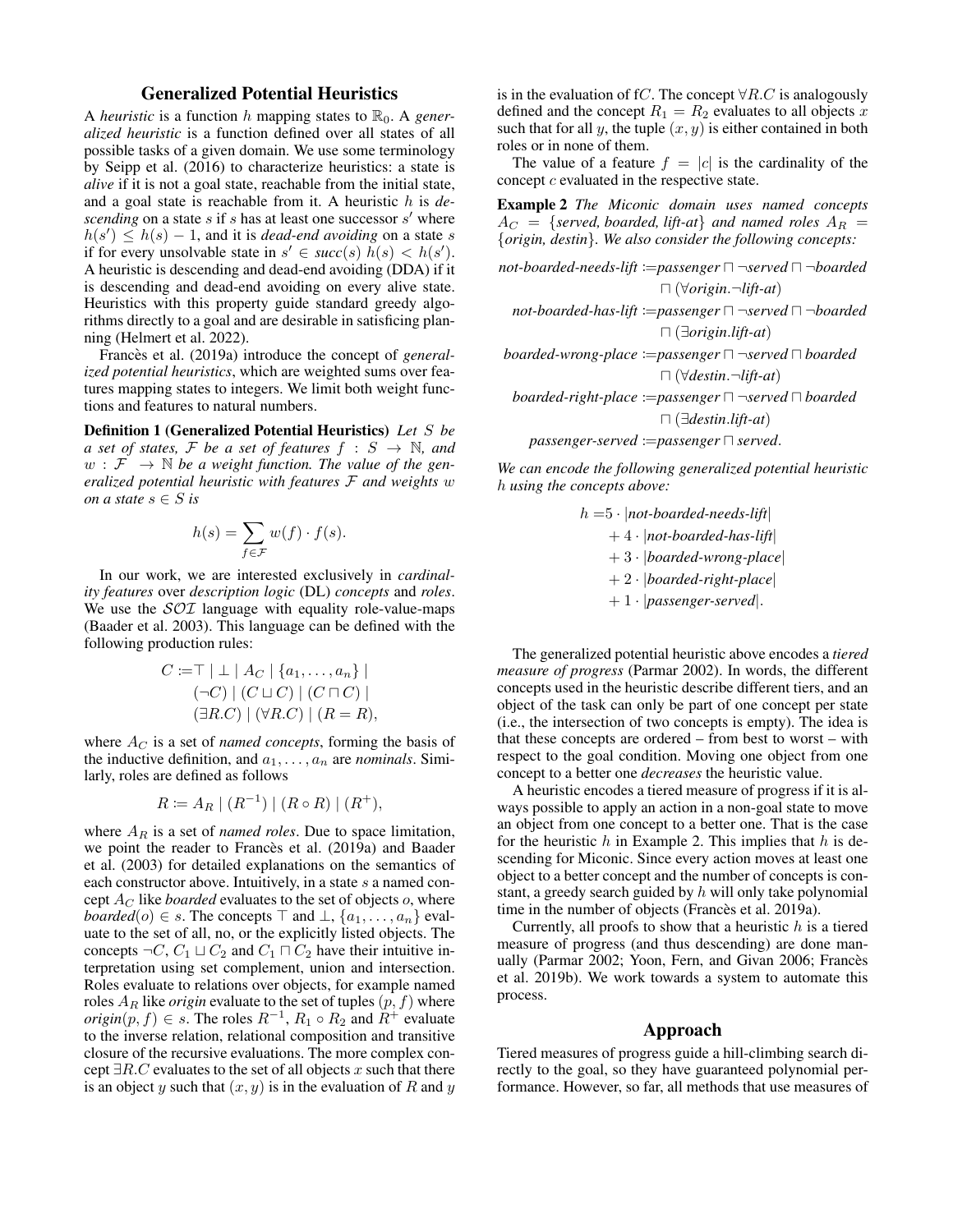

Figure 1: Steps of our proof. Red boxes represent the input given to Isabelle; blue boxes represent theories that need to be proved only once; green boxes represent parts that are fully automated; orange boxes represent proofs that are interactive. The part of the proof corresponding to the gray dashed box ("Find and Prove Invariants") is not currenctly implemented and it is assumed to be provided by the user.

progress either come up with them manually (Parmar 2002), or create them based on sample tasks (Yoon, Fern, and Givan 2006; Francès et al. 2019a). In both cases, it remains to show that the progress measure is a *strong measure of progress* for all tasks in the domain, i.e., that it generalizes beyond the sample tasks.

Our long-term goal is to have a system that can automatically generate a solver with a formally verified performance guarantees for a given domain. Such a guarantee on the performance is particularly important for systems that have to know in advance how much computational resources are required to solve a task, for example in space applications where battery power is severely limited. We show the first steps toward this goal. The system we envision would work in two phases:

- 1. Find a hypothesis, in our case a generalized potential heuristic that is descending on some sample tasks.
- 2. Prove (semi-)automatically that the hypothesis generalizes to all tasks in the domain, in our case, that the heuris-

tic is descending on all tasks in the domain. If this is not the case, generate more samples and start from phase 1 again.

Phase 1 is already handled by Francès et al. (2019a) whose method is guaranteed to find a heuristic that is descending on all sample tasks if such a heuristic exists. We work on Phase 2 here. In particular, we use automated and interactive theorem provers to show that a given generalized potential heuristic is indeed descending on all tasks of a domain. To do so, we make a case distinction and show in each case that there is a *witness action* – an action that is applicable in this case and only moves objects to *better* concepts. This in turn shows that the heuristic is a tiered measure of progress and thus descending in all tasks.

A fully automated process for this step is not possible, as some of the involved problems are undecidable in general. Interactive theorem proving involves the user in steps where no complete methods exist, or where a fully automated solution would require an impractical amount of time. Our hope is to automate as many steps as possible so the user can focus on the core problems. Since interactive proofs are checked by Isabelle/HOL (Nipkow, Wenzel, and Paulson 2002), the final result is a complete formally verified proof about the performance of the involved heuristic.

As we are reporting on work in progress, not all steps in the process are finished yet. In its current form, our implementation sets up a formal proof environment in the interactive theorem prover Isabelle/HOL. This implementation proves the statements we discuss in the rest of the paper and it is available online (Abdulaziz, Pommerening, and Corrêa 2022). Figure 1 gives an overview of the process. It also distinguishes between stepts that are interactive, fully automated, or not yet implemented.

As input, we take a PDDL description of the domain together with a description of domain assumptions and a list of invariants for the domain. PDDL files only describe the set of predicates  $P$ , constants  $C$ , and action schemas  $A$ . Furthermore, we supplement it with the domain assumptions  $\mathcal X$  and invariants. Similar to the domain assumptions, invariants are also first-order logic formulas. The idea is that if an invariant formula I holds in a given state s then it also holds in the successors of s. In contrast to domain assumptions, invariants need to be proved as consequences of the domain description and the domain assumptions. If an invariant holds for an initial state according to our assumptions  $\mathcal{X}$ , then it will hold on any reachable state (by induction).

Example 3 *In Miconic, we use invariants to express that predicates like passenger are static, i.e., that if* p *is a passenger in the initial state,* p *will be a passenger in all reachable states. Another invariant expresses that served* $(p) \in s$ *implies boarded* $(p) \notin s$  *for all reachable states s. In total, we use ten such invariants in Miconic.*

For each invariant, we have an accompanying domain axiom claiming that the invariant holds in the initial state. The complete system would have to prove that each claimed invariant is actually invariant across the application of any action. Our prototype currently does not perform this step.

In addition to the domain and the invariants we also read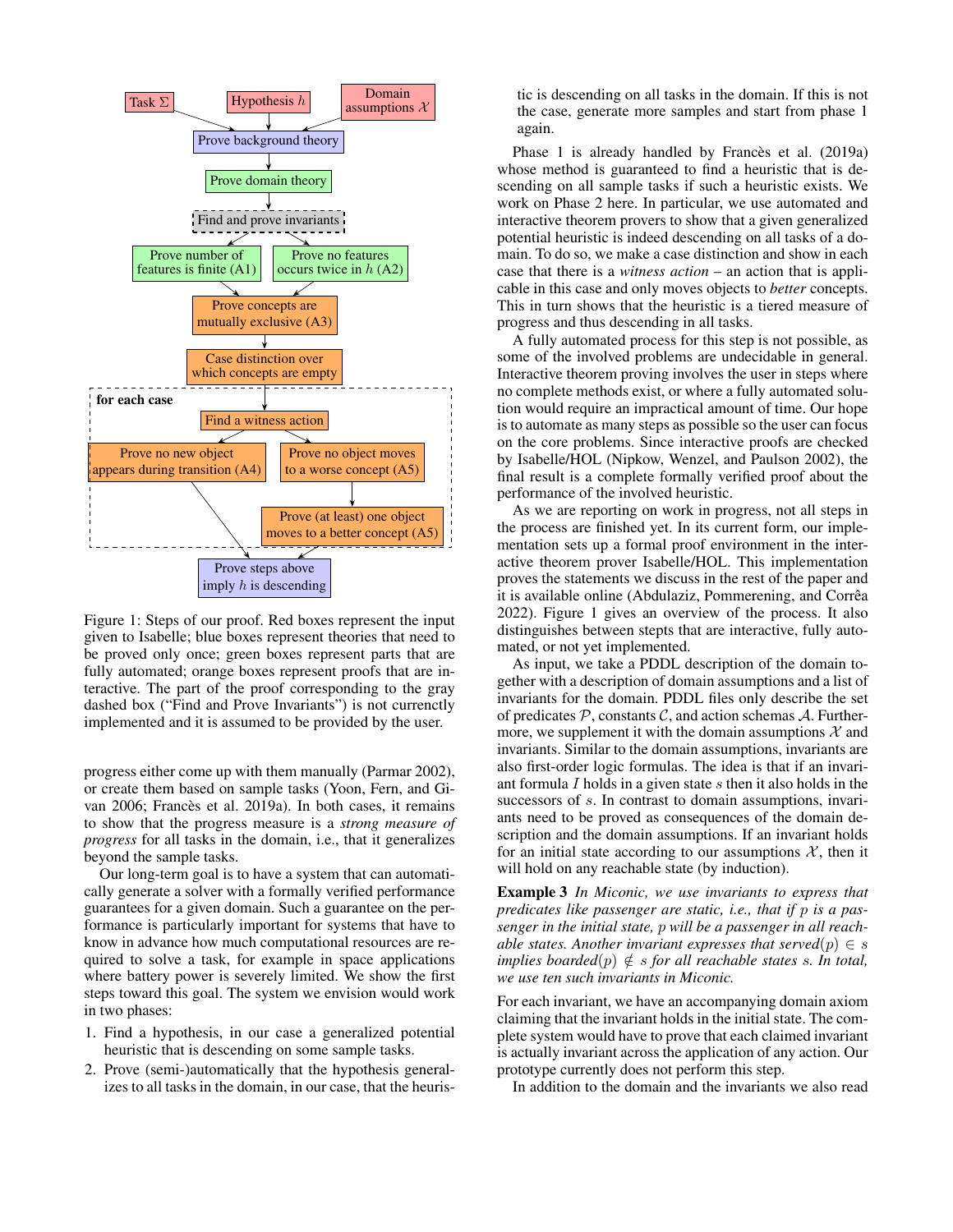in a file containing a list of concepts and a description of the heuristic (the weights of involved concepts). We currently are limited to cardinality features but kept the system open to possibly extend this in the future. In the full system, the domain and domain axioms would have to be provided by the user, and the heuristic would be discovered in Phase 1, for example with the method by Francès et al. (2019a). Invariants could be discovered automatically but since there is an infinite number of invariants in each domain finding a sufficiently large set of invariants likely has to involve the user. We hope that in the future, we can set up the proof environment in such a way that failed interactive proof attempts fail with an error that helps the user identify missing invariants.

In the theory that we set up automatically, the user then has to prove the following properties interactively:

- 1. Given two concepts, show that they are mutually exclusive, i.e., there is no state where an object is in two of the concepts.
- 2. Prove that all invariants specified in the input files are indeed invariant, i.e., if they hold before an action application, they hold after the action application.
- 3. Possibly split cases further. We automatically set up a case distinction for alive states based on the concepts used in the heuristic. This automatic case distinction orders the concepts of the heuristic and has one case per concept where this concept is non-empty and every earlier concept is empty. The idea is that the concepts represent a tiered measure of progress and we distinguish cases based on the first non-empty tier in this progress measure. If another case split is required, this has to be done interactively.
- 4. In each case, specify a witness action that will lead to a decreasing heuristic value in alive states of this case or show a contradiction in the case. Specifying a witness action amounts to choosing an action schema and defining parameters of that action. The parameters have to be objects whose existence we can derive from the case. For example, if we handle a case where the concept *passenger*  $\Box$   $\neg$ *served* is non-empty, we can derive the existence of an object p such that  $passer(p) \in s$ and *served*(p)  $\notin$  s. This object can then be used as a parameter in the witness action. Showing a contradiction in a case usually involves showing that all states in this case are goal states. For example, if the concept *passenger* $\Box$   $\neg$ *served* is empty, we can use the domain axiom that the goal consists only of *served* facts for passengers to show that all goals are satisfied. Since we make a case distinction over alive states, showing that all states in a case are goal states (and thus not alive) yields a contradiction.

Currently, we have interactive proofs for our Miconic use case for all of these steps except for proving the invariants. As the invariants we use are simple, we do not expect large problems proving them interactively, however, if we accept arbitrary first-order formulas as invariants, proving them is a semi-decidable problem, so an automated method will fail in some cases where the domain does not hold.

Our framework is limited to generalized potential heuristics that encode tiered measures of progress where the concepts are mutex. We view this as an interesting use case because an intuitive way of specifying a progress measure is to describe the different *stages* certain objects can be in (e.g., passengers first wait for a lift, then are about to enter a lift, wait inside the lift, are about to exit the lift, and finally arrive at their destination). The description of these stages expressed with a description logic naturally forms mutex concepts and a tiered measure of progress.

We discuss the individual steps of our framework in more detail in the following sections.

## Foundations for Formal Reasoning about Domains and Heuristics

One of our main contributions is constructing a formal mathematical background theory to aid in the formal reasoning about PDDL domains and formulas in the DL fragment we use. Such a background theory has to contain a formalization of the syntax and semantics of PDDL and the DL fragment in Isabelle/HOL's logic. The syntax of PDDL and the description logic is formalized in the form of an abstract syntax tree, and the semantics are formalized by defining functions and predicates (e.g. defining what is a valid plan, or what is the result of action execution) operating on the abstract syntax trees. Beyond the syntax and the semantics, this background theory contains general theorems which are reusable in any application that requires formal reasoning about PDDL and description logic.

### PDDL

For PDDL, we build on the work of Abdulaziz and Lammich (2018), who formalized its syntax and semantics in Isabelle/HOL. Their theory uses a more general definition of PDDL, though, and is not restricted to STRIPS tasks with negation. For example, in general PDDL action preconditions are first-order formulas, objects are typed, and effects can have additional conditions. In contrast, we focus on STRIPS, where preconditions are sets of literals, objects are untyped, and effects are given as two sets of atoms. The reasoning in the more general PDDL setting is not problematic in theory but can introduce some complications when formally proving theorems about a given STRIPS domain. When formalizing a proof in a STRIPS domain, reasoning about actions whose preconditions are sets of literals is more natural in interactive reasoning, as it more closely follows the pen-and-paper proofs. Furthermore, there is better support for automatically reasoning about sets in Isabelle/HOL. Likewise, reasoning about types is inconvenient when we work in STRIPS domains where objects are untyped.

To be able to reason at the proper level when formally reasoning about STRIPS problems we built a framework of formal theorems and automated proof methods. This framework transforms proof obligations about PDDL domains, which contain formulas as preconditions, into proof obligations about sets. It also can automatically discharge any proof obligations about object types when reasoning about STRIPS problem. In our experience, using this framework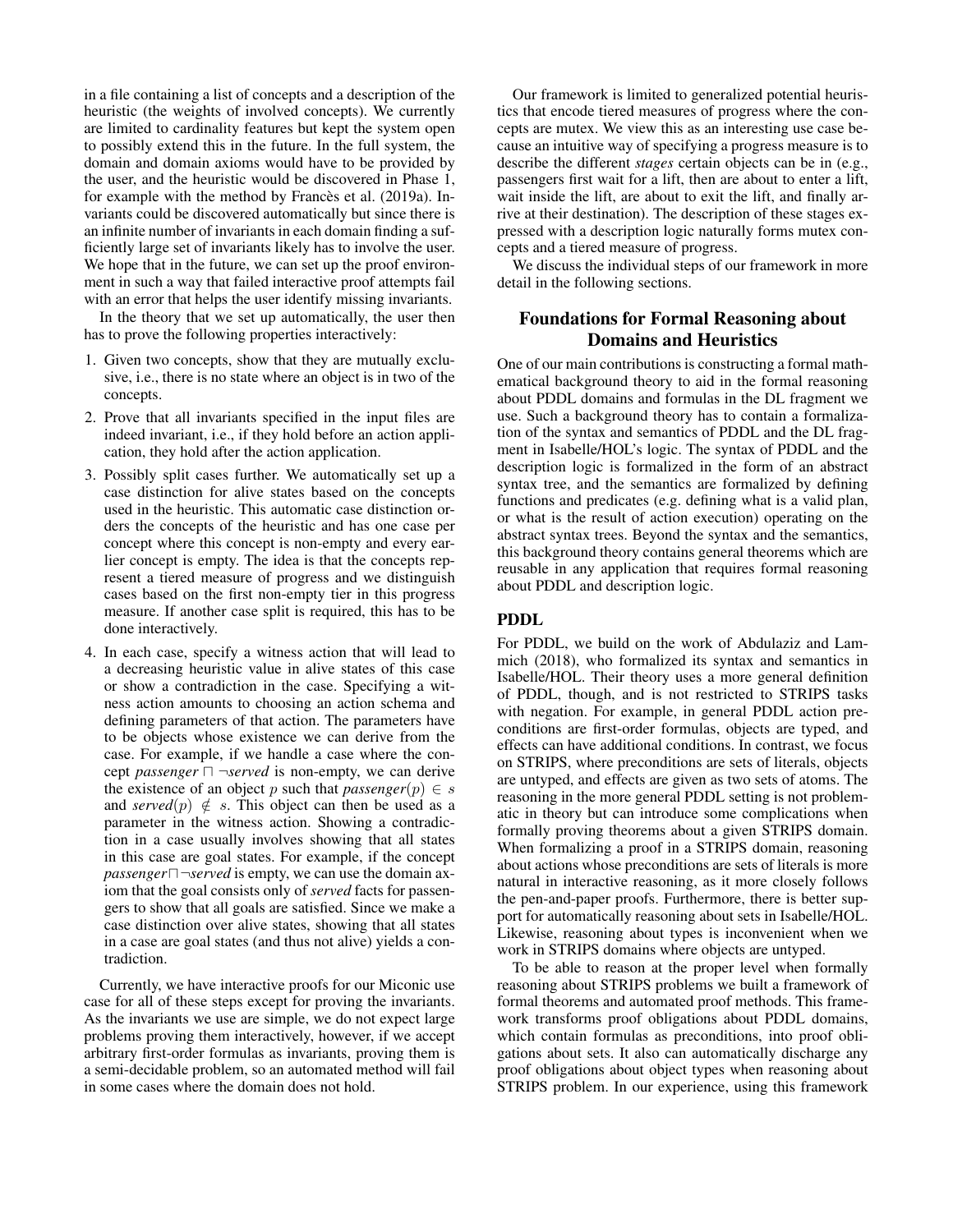significantly simplifies the process of formally proving statements about the Miconic domain.

In addition to changing perspective from general PDDL to STRIPS, our background theory defines the terms we introduced in the background section. In particular, we define what an alive state is and prove properties for alive states, for example that alive states are reachable and that invariants that hold in the initial state also hold in all alive states. In addition to being useful for reasoning about potential heuristics, this theory might find application in certifying unsolvability of planning tasks.

### Formalizing Concept Languages

Another contribution of our work is that we formalized the abstract syntax and the semantics of concept languages. For instance, Listing 1 shows the formalization of the abstract syntax of the fragment of description logic we consider. This listing shows how we use algebraic data-types, as implemented in Isabelle/HOL, to model the abstract syntax. Algebraic data types are widely used in functional programming<sup>2</sup>. They are used to elegantly recursively represent finite structures, e.g. trees. In our case, a role could be a goal predicate, an inverse of another role, a transitive closure of another role, or a composition of two roles. The latter three possibilities are recursively defined, i.e. they are defined in terms of roles. Also note that, next to each of the possibilities of the roles, we define a custom syntax which strongly matches the pen-and-paper format. Similar to roles, the abstract syntax tree of a concept is defined recursively. Isabelle/HOL can automatically compute a lattice for such types, thus showing that the data type is well-defined. Based on that lattice, it derives induction principles which can be used for proving theorems by structural induction on a variable with the given data type. The implementation in Isabelle/HOL for deriving these proofs is based on bounded natural functors (Traytel, Popescu, and Blanchette 2012).

The semantics, i.e. functions that assign meaning to the syntax are also formalized in Isabelle/HOL. The semantics of concepts are formalized in the form of a function that maps a state and a concept to a set of objects. For roles an analogous function maps to sets of pairs of objects. Listing 2 shows a sample of these functions. These functions are primitive recursive, i.e. they are defined recursively in terms of recursive algebraic data types. In particular, they are defined using *pattern matching*. For instance, the function role value is defined to take, as arguments a role and a state. It is defined recursively in the role via pattern matching, where its value depends on the different possibilities a role could be. In all cases, this function returns a set of pairs of objects, defined using set comprehension. Note that the syntax used to define these sets is analogous to the pen-and-paper syntax one would use to define the sets. Similarly, we have another recursive function defining the value of a concept. Isabelle/HOL is able to automatically prove termination for all these recursive functions. Interested readers should consult Isabelle's documentation, which summarises Isabelle/HOL's function definition facilities, and Krauss (2009) for the theory behind it.

A main focus of our formalization of description logic was to develop a library which enables better (semi)automated reasoning. Since automation methods in Isabelle/HOL are chiefly based on Gentzen-style deduc- $\text{tion}^3$  we prove lemmas about concept languages which can act as Gentzen-style deduction rules. For instance, the lemma in Listing 3 is the analogue of conjunction introduction, but for concept languages. In particular, that theorem is an implication, which is written as a right-arrow. The assumptions of that theorem, to the left of the arrow, lie between the square brackets and are separated by a semicolumn. The conclusion of the theorem is to the right of the arrow. Again, we use the set element relation  $(∈)$  and the other functions were defined in the previous two listings.

In addition to these general lemmas aimed to make automation easier, we also formalized the definitions related to generalized potential heuristics. This includes the definition of the value of a feature and the heuristic in a given state, what it means to be decreasing transition, and what it means to be a descending heuristic. The overarching goal for this library is to provide background theory to aid in proving that a given heuristic is decreasing in a given domain. Our main theorem in this section sets out sufficient conditions to show that a transition is a *decreasing transition*, w.r.t. a given heuristic. To discuss it, we first have to define some additional notation.

We say an object *moves* from concept  $C$  to  $C'$  along a transition from state  $s$  to a state  $s'$  if the object is in concept  $C$  in state  $s$  and in concept  $C'$  in  $s'$ . For the interpretation of a generalized potential heuristic as a tiered measure of progress, we define  $C_h$  as the concepts used in the features of a heuristic h. We consider a partial order on  $C_h$  based on the weight of the respective cardinality features in the heuristic. We say concept  $C$  is *better* than concept  $C'$  if it occurs lower in this partial order, i.e. if it occurs with a lower weight in the heuristic.

Theorem 1 *A transition from a state* s *to a state* s 0 *leads to a decrease in the value of a generalized potential heuristic* h *using concepts*  $C_h$  *if* 

- *A1 the number of features in* h *is finite,*
- *A2 no feature occurs twice in the heuristic,*
- A3 the concepts in  $C_h$  are mutually exclusive, i.e. no object *can be in two different concepts of*  $C_h$  *in any given state,*
- A4 there are no objects that are in some concept  $C' \in C_h$ *in state* s' *but in no concept*  $C \in C_h$  *in state* s *(i.e., no objects "spontaneously appear" in some concept during the state transition),*
- *A5 no objects move to worse concepts, and at least one moves to a strictly better concept.*

<sup>&</sup>lt;sup>2</sup>Interested readers should refer to standard textbooks, like the book by Thompson (2011, Chapter 15).

<sup>&</sup>lt;sup>3</sup>These are proof systems in which propositions are proved using tree-like proofs. Every proof step is represented as a branching in the proof tree using one deduction rule. Interested readers can consult the book by Troelstra and Schwichtenberg (2000, Chapter 3), which provides a good introduction.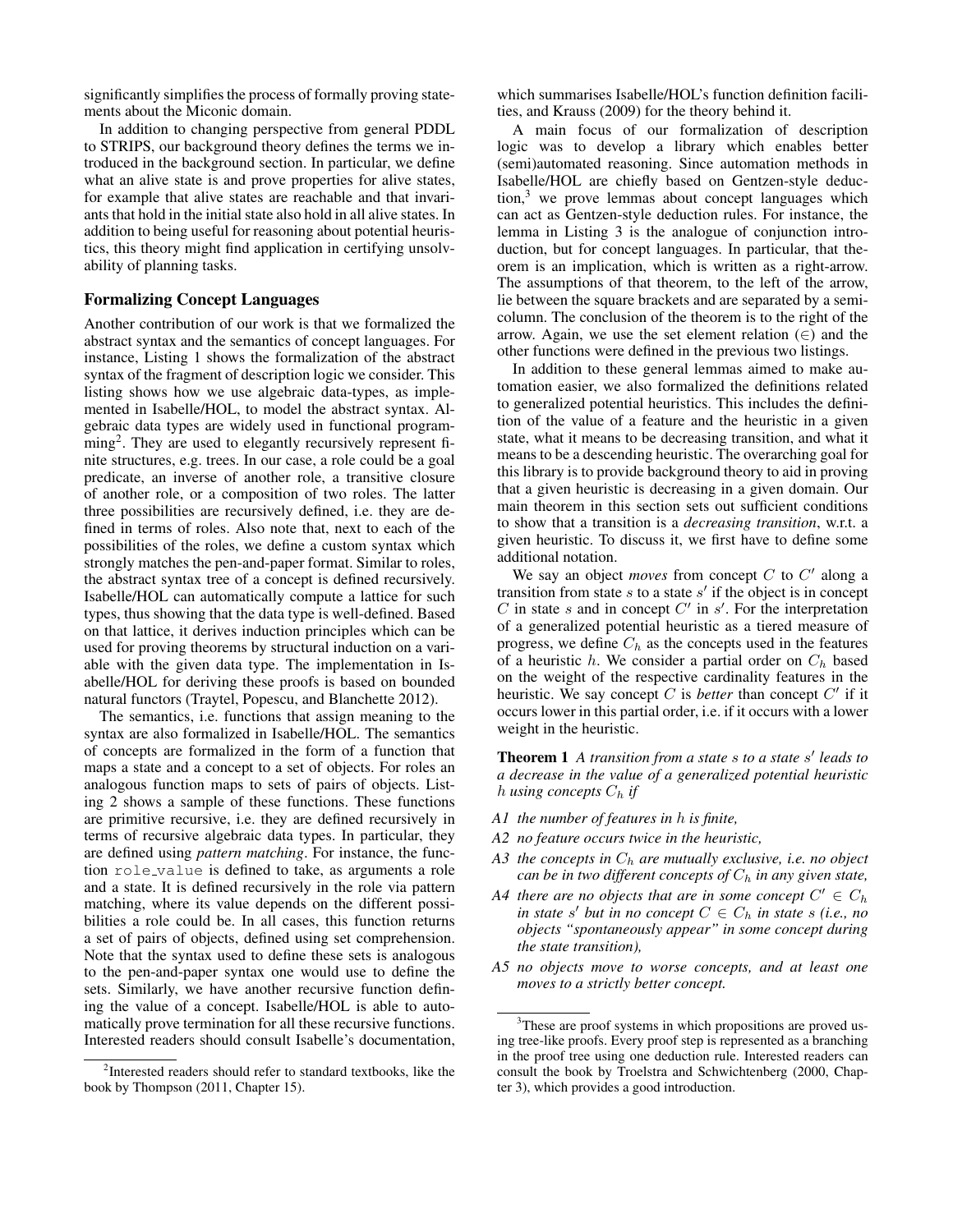Listing 1: Abstract syntax of a concept language.

|                | $datatype role =$            |                                                       |
|----------------|------------------------------|-------------------------------------------------------|
| $\overline{2}$ | PredRole predicate           |                                                       |
|                | GoalPredRole predicate       |                                                       |
| 4              | Inverse role                 | $(\sqrt{\pi} - \frac{1}{c} \sqrt{\pi} - 29)$          |
|                | TransitiveClosure role       | $(\frac{1}{2} - \frac{1}{2})$                         |
| 6              | Composition role role        | (intix "o <sup>C</sup> " 25)                          |
| 8              | $datatype$ concept =         |                                                       |
|                | Universe                     | $(\mathbf{T}_{\cap}\mathbf{T}_{\cap}\mathbf{H})$      |
| 10             | Empty                        | $(\mathbb{T} \perp_{\cap} \mathbb{T})$                |
|                | PredConcept predicate        |                                                       |
| 12.            | GoalPredConcept predicate    |                                                       |
|                | Negation concept             | $(\mathbf{H} - c \mathbf{H} [40] 40)$                 |
| 14             | Union concept concept        | (intix "L <sub>c</sub> " 30)                          |
|                | Intersection concept concept | (intix "n <sub>c</sub> " 35)                          |
| 16             | RestrictEx role concept      | $(\mathbf{H} \equiv_{c} \ \cdot \ \mathbf{H} \ \ 10)$ |
|                | RestrictFa role concept      | $(\sqrt[m]{c_{-}} \cdot \sqrt[m]{c_{-}} \cdot 10)$    |
| 18             | RoleValueMap role role       | $(intix " = c" 50)$                                   |

Note that we do not forbid objects from "spontaneously disappearing". This is not a problem as our weights are nonnegative so objects leaving all concepts of  $C_h$  can only decrease the heuristic value.

The proof of this theorem is moderately involved and takes around 500 lines in Isabelle. The core argument involves performing a structural induction on the heuristic itself, i.e. an induction on the set of weight/feature pairs that constitute the heuristic, generalizing over the heuristic function as well as its values in the states  $s$  and  $s'$ .

The main goal of proving this theorem is to prove that a heuristic is descending for a given domain. The final theorem in our background theory states that if A1–A3 are satisfied and for every alive state in the domain there is a successor satisfying A4–A5, the heuristic is descending. This leaves A1–A5 as the main proof obligations for the user to show that a given heuristic is descending for a given domain.

#### Domain- and Heuristic-Specific Reasoning

The theorems we described so far (Theorem 1 and all other theorems about PDDL, DL, and concept languages) are independent of a specific domain or heuristic. We now describe another important part of our contribution that supports formal reasoning about a given heuristic and domain. Our tools can automatically generate definitions for a PDDL domain and a heuristic as an Isabelle/HOL theory. These definitions are the representation about which the user reasons and proves theorems. Our tooling also automatically proves many properties about the domain and the heuristic. These properties are then used in the interactive proofs done by the user.

### PDDL

Given a domain, described in a PDDL file, we built tooling that parses the different elements of the domain into Isabelle/HOL definitions. In addition to the PDDL domain, we also parse domain invariants and domain assumptions. Each invariant is parsed into a domain assumption that the statement holds for the initial state and a theorem stating that this is indeed an invariant. In the current state of our systems, these statements about the invariants are not proved. However, the invariants we use for the Miconic example are very simple statements and we do not expect major difficulties proving them interactively. In general, proving invariants is semi-decidable, as any first-order logic formula can be written as an invariant. To express the domain assumptions, we make use of a feature in Isabelle/HOL called a *locale* (Ballarin 2014). Locales are a way to structure theories in Isabelle/HOL. In our context here, the most interesting aspect of locales is that assumptions specified in a locale are implicit assumptions for any theorem within the locale. We prove all our theorems within the domain's locale, so all domain assumptions are implicit assumptions to all theorems in the locale, i.e. to all the theorems about the given domain.

In addition to representing the domain, the invariants, and the domain assumptions, we also automatically prove technical lemmas that are needed to ease the automation of the proofs. For instance, we generate lemmas stating that all predicates in the domain have different names.

#### Generalized Potential Heuristics

Similar to what we do with the PDDL domain, our system also parses the given description of the concepts and the heuristic and translates them into Isabelle/HOL definitions. We also prove many technical lemmas about the concepts in the given domain. In particular, we prove that concepts and features have different names. We also describe the different concepts in features of the heuristic, and the partial order between them based on the weights.

To prove that the given heuristic is descending, we show that the assumptions of Theorem 1 apply to the domain and the heuristic. Assumptions A1 and A2 are easy to show automatically for the given heuristic. Automating the proof of assumption A3 is more problematic. Showing that two concepts  $C_1$  and  $C_2$  cannot overlap is equivalent to showing that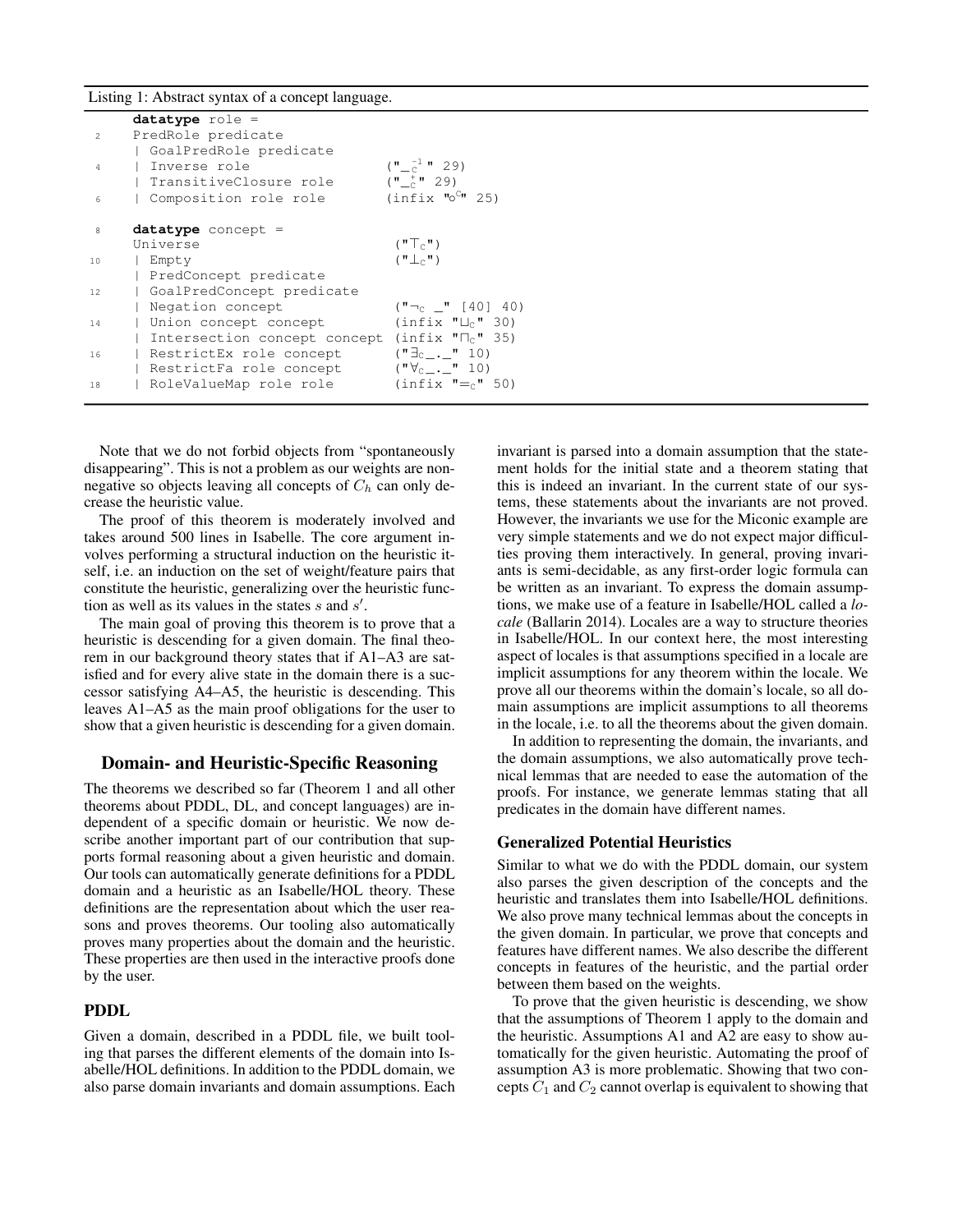Listing 2: Semantics of a concept language.

```
fun role_value::"role ⇒ state ⇒ (object × object) set" where
2 "role_value (PredRole p) M =
        \{(x,y) : untyped_object_tuples. (Atom (predAtm p [x,y])) \in M<sup>"</sup> |
4 "role_value (GoalPredRole p) M =
        \{(x,y) : untyped_object_tuples. (predAtm p [x,y]) \in (atoms (goal P))}" |
6 "role_value (Inverse r) M =
        \{(x,y) : untyped\_object\_tuples. (y,x) \in (role_value r M) \}" |
8 "role_value (TransitiveClosure r) M =
       \{(x,y) : untyped_object_tuples. (x,y) \in (role_value r M)\ < sup>+}" |
10 "role_value (Composition r1 r2) M =
        {(x,z) : untyped_object_tuples.
12 \exists y. (x, y) \in (role_value r1 M) \land (y, z) \in (role_value r2 M)14 fun concept_value::"concept ⇒ state ⇒ object set" where
     "concept_value Universe M = untyped_objects" |
16 "concept_value Empty M = \{\}" |
     "concept_value (PredConcept p) M = \{x : untyped\_objects. (Atom (predAtm p [x])\} \in M)" |
18 "concept_value (GoalPredConcept p) M =
        {x : untyped objects. (predAtm p [x]) \in (pos\_atoms (qoal P)) } " |20 "concept_value (Negation c) M = untyped_objects - (concept_value c M)" |
     "concept_value (Union c1 c2) M = (concept_value c1 M) ∪ (concept_value c2 M)" |
22 "concept_value (Intersection c1 c2) M = (concept_value c1 M) ∩ (concept_value c2 M)" |
     "concept_value (RestrictEx r c) M =
24 {x : untyped_objects. \exists y. (x,y) \in (role_value r M) \land y \in (concept_value c M) }"
     "concept_value (RestrictFa r c) M =
26 \{x : untyped_objects. \forall y. (x, y) \in (role_value r M) \rightarrow y \in (concept_value c M) \}" |
     "concept_value (RoleValueMap r1 r2) M =
28 \{x : untyped_objects. \forall y. (x, y) \in (role_value r1 M) \longleftrightarrow (x, y) \in (role_value r2 M) \}"
```
Listing 3: Conjunction introduction for our concept language.

**lemma** concept\_valueI: 2 " $\|x \in \text{concept_value c1 M}; x \in \text{concept_value c2 M} \implies x \in \text{concept_value (c1 T<sub>c</sub> c2) M"$ 

the concept  $C_1 \sqcap C_2$  is not satisfiable. This problem is undecidable for most fragments of description logic that include role-value maps (i.e., concepts like  $(R_1 = R_2)$ ) (Schmidt-Schauß 1989). Without role-value maps, our fragment of description logic is contained in  $ALCIO<sub>reg</sub>$  where satisfiability checks are EXPTIME-complete (De Giacomo 1995) and is thus decidable.

For domains where a descending generalized potential heuristic can be expressed without role-value maps (e.g. this is the case in Miconic), a complete decision procedure could be implemented in Isabelle/HOL to automatically prove that concepts are mutually exclusive. Currently, we do not use such a complete decision procedure but rely on an incomplete method of Isabelle/HOL. This incomplete method successfully discharges the proof of A3 for Miconic. However, we are not sure whether this would work for other domains. An additional complication could be that proving A3 needs the domain assumptions – as we stated, every theorem we prove has the domain assumptions as implicit assumptions due to our locale. This would be problematic as domain assumptions are arbitrary first-order formulas, so proving A3 will then be a first-order theorem proving task.

## The Interactive Part: Showing the Existence of an Improving Transition

The remaining part of the proof is to show that assumptions A4 and A5 of Theorem 1 hold for every alive state. Together with the proofs of A1–A3 described in the previous section, we can then conclude that in every alive state there is an action whose application decreases the heuristic value.

We prove assumptions A4 and A5 by case analysis. In particular, we use an ordering  $C_1, C_2, \ldots, C_n$  over the concepts occurring in the heuristic description. We then have  $n$ cases, where each case  $1 \leq i \leq n$  assumes that concepts  $C_1, C_2, \ldots, C_{i-1}$  are empty, and concept  $C_i$  is not empty in a fixed alive state s. We prove automatically that at least an object exists in  $C_i$  in state s. For this object, we automatically prove properties based on the concept that it is in.

Example 4 *For concept "not-boarded-has-lift", we show that an object* p *exists that satisfies*

$$
passenger(p) \in s, \quad served(p) \notin s, \quad boarded(p) \notin s, \text{ and } \exists f. (origin(p, f) \in s \land lift-at(f) \in s).
$$

Currently, we define these properties of the witness object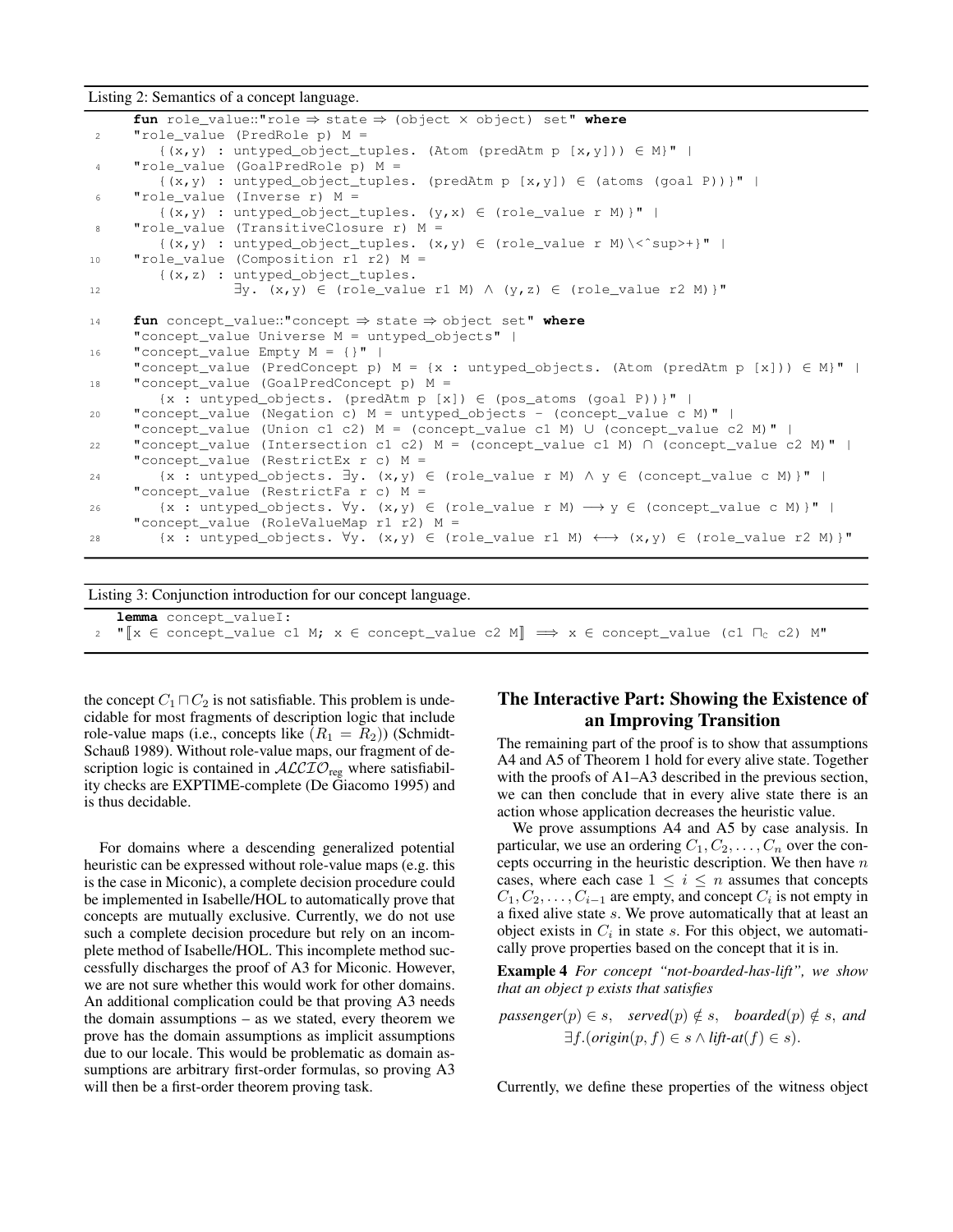manually, but they closely follow the structure of the concept and could be derived by straightforward syntactic analysis.

The user then chooses an action and interactively proves that it is a witness action, i.e., that the successor reached through this action satisfies A4 and A5. Choosing an action consists of selecting an action schema and picking its parameters. The witness action in general cannot be derived automatically. While it would be possible to test all different action schemas, selecting the parameters is not as straightforward. For example, a parameter could simply be the object from the non-empty concept, but in general its existence could also be derived from nested existentially quantified concepts or domain assumptions.

Next, the user has to show that the precondition of the witness action is always satisfied in any alive state of the current case. In this proof, the user can use the domain assumptions, the assumptions about the current case (i.e., which concepts are empty/non-empty), and the properties of the object in the non-empty concept.

Finally, the user has to show three facts about the transition induced by applying the witness action in an alive state satisfying the current case:

- 1. for each concept in the heuristic, if an object was in this concept before applying the action, afterwards it is not in a worse concept.
- 2. at least one object moves to a better concept.
- 3. no object is added to any concept that was not in a concept before. To show that, we show that for each heuristic concept that, if an object is in the concept after the application, then it was in a heuristic concept before the action application.

Again the proofs can use the domain and case assumptions, properties of the object in the non-empty concept, but additionally they can use the fact that the precondition of the witness action is satisfied to derive further information about the state.

We automated the proof of each of the three proof obligations we described above. We implemented proof methods within Isabelle using the Eisbach framework (Matichuk, Murray, and Wenzel 2016) to automate these proofs. We have no theoretical guarantees on the completeness of these methods, but a single proof method works for all cases of Miconic.

Together, the three properties show assumptions A4 and A5 which allow the user to apply Theorem 1 to conclude that the heuristic value decreases while applying the witness action.

The last step in the proof, which the user has to perform interactively, is to combine all the previous results to prove that the heuristic has a decreasing successor in every alive state. If the default case split was used, this part of the proof would always look the same so it can be generated automatically. This then shows that the heuristic is a tiered measure of progress. This can in turn be used with the theorem we discussed earlier to show that the heuristic is indeed descending.

## **Conclusion**

We showed first results of our tool to automate proofs of performance guarantees using generalized heuristics in Isabelle/HOL. In particular, we show an interactive theorem proving method for planning domains and generalized potential heuristics. So far, our scope is limited to those heuristics representing tiered measures of progress expressed with mutually exclusive concepts. We showed the viability of the system by proving that a heuristic for the domain Miconic is indeed descending.

The next steps of our work are to automate some of the remaining parts of the proofs where possible. For example, proving that all concepts are mutually exclusive could be automated if we restrict the description logic to no longer allow role-value maps. Finding parameters for a witness action is an interesting problem as well. While it is potentially semi-decidable, incomplete methods that systematically try objects based on the non-empty concept and the domain assumptions could already cover many interesting cases.

In the long run, our framework could be used more generally for other proofs about PDDL domains and generalized heuristics.

## Acknowledgments

This work was supported by the Swiss National Science Foundation (SNSF) as part of the project "Certified Correctness and Guaranteed Performance for Domain-Independent Planning" (CCGP-Plan) and by the Deutsche Forschunggemeinschaft Reinhart Koselleck project NI 491/16-1 "Verifizierte Algorithmenanalyse". Moreover, this research was partially supported by TAILOR, a project funded by the EU Horizon 2020 research and innovation programme under grant agreement no. 952215.

#### References

Abdulaziz, M.; and Lammich, P. 2018. A Formally Verified Validator for Classical Planning Problems and Solutions. In *IEEE 30th International Conference on Tools with Artificial Intelligence (ICTAI 2018)*, 474–479. IEEE.

Abdulaziz, M.; Pommerening, F.; and Corrêa, A. B. 2022. Code for the ICAPS 2022 HSDIP paper "Mechanically Proving Guarantees of Generalized Heuristics: First Results and Ongoing Work". https://doi.org/10.5281/zenodo. 6612370.

Arfaee, S. J.; Zilles, S.; and Holte, R. C. 2011. Learning Heuristic Functions for Large State Spaces. *Artificial Intelligence*, 175: 2075–2098.

Baader, F.; Calvanese, D.; McGuinness, D. L.; Nardi, D.; and Patel-Schneider, P. F., eds. 2003. *The Description Logic Handbook: Theory, Implementation and Applications*. Cambridge University Press.

Ballarin, C. 2014. Locales: A Module System for Mathematical Theories. *J. Autom. Reason.*, 52(2): 123–153.

De Giacomo, G. 1995. *Decidability of class-based knowledge representation formalisms*. Ph.D. thesis, Dipartimento di Informatica e Sistemistica, Universita di Roma "La ` Sapienza".